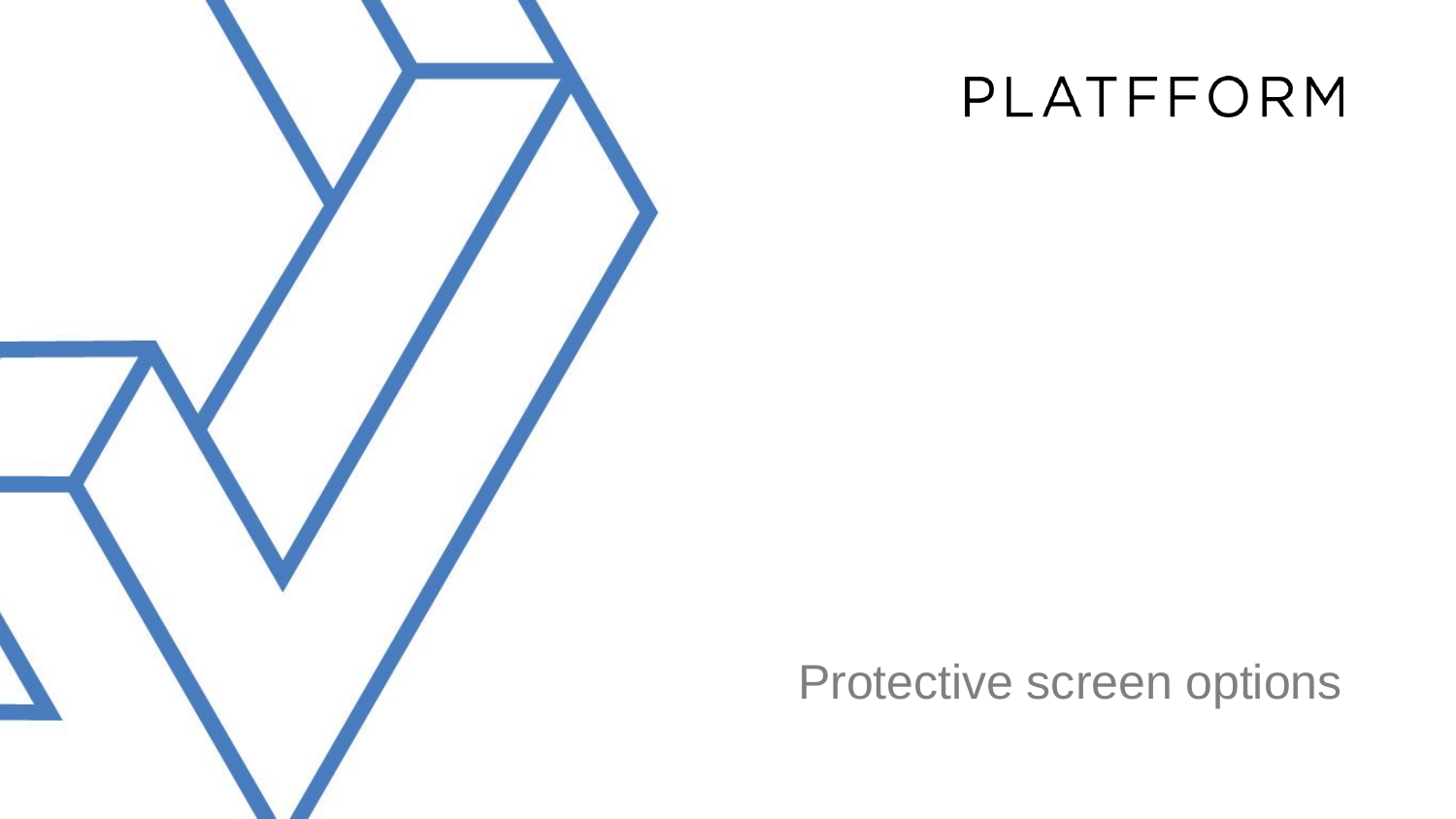#### **Freestanding protective screen for multi use**







- Free standing angled screen
- Clear acrylic for open feel
- No install required
- Can be used horizontally or vertically
- 5mm acrylic for durability
- Easy to clean
- Dims: 950mm W x 300mm D x 750mm H
- Guide price £130.00 + VAT each
- Delivery and install costs to add based on quantity and location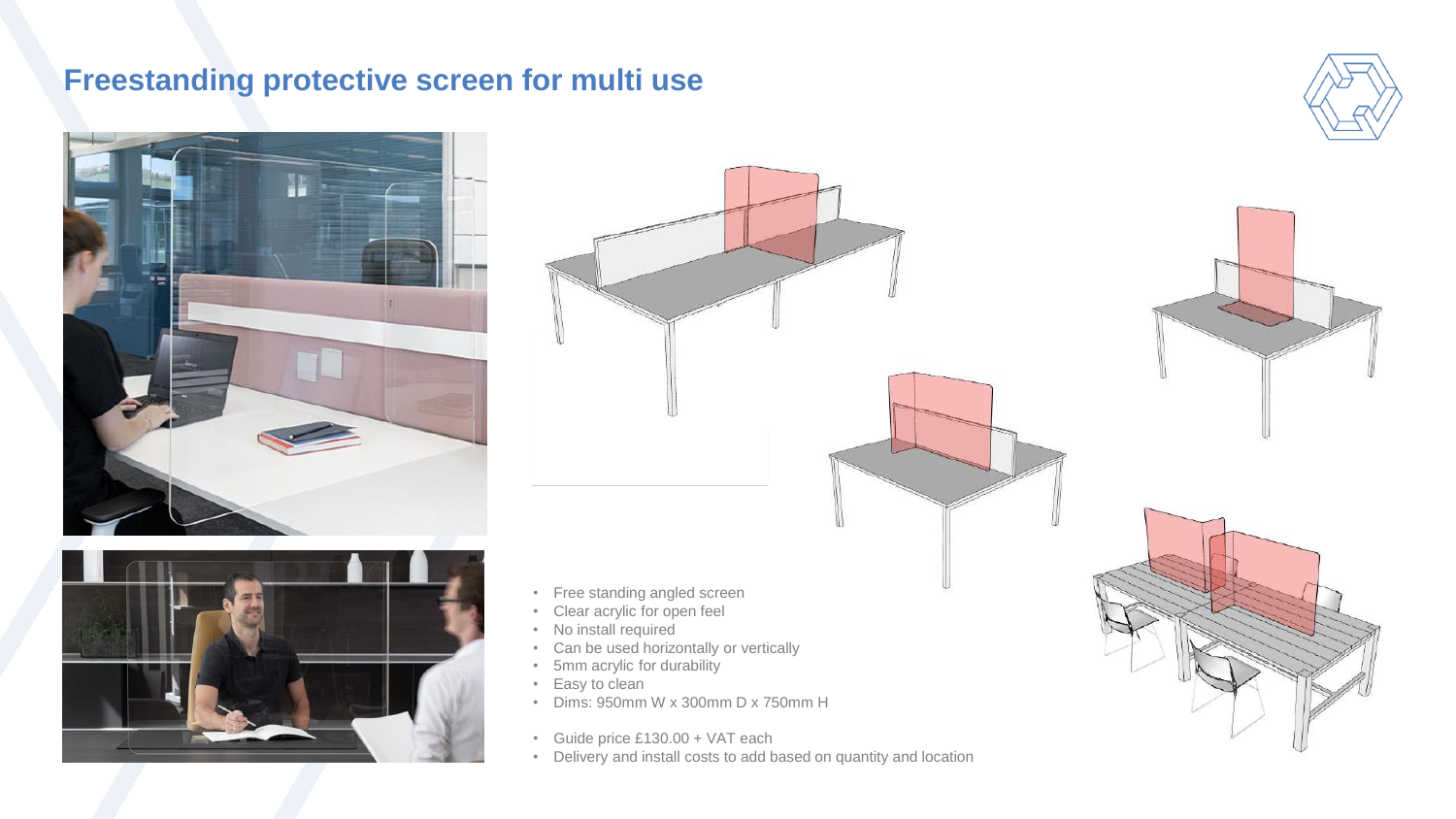### **Semi fixed protective screen for multi use on desks or collaborative benches**





- Free standing 3 sided corral screen
- Clear acrylic for open feel
- No install required
- 5mm acrylic for durability
- Easy to clean
- Dims: 880>1480mm W x 810mm D x 600/800/1000mm H
- 4 x securing feet included
- Guide price for 1480w x 800h £274.00 + VAT each
- Delivery and install costs to add based on quantity and location





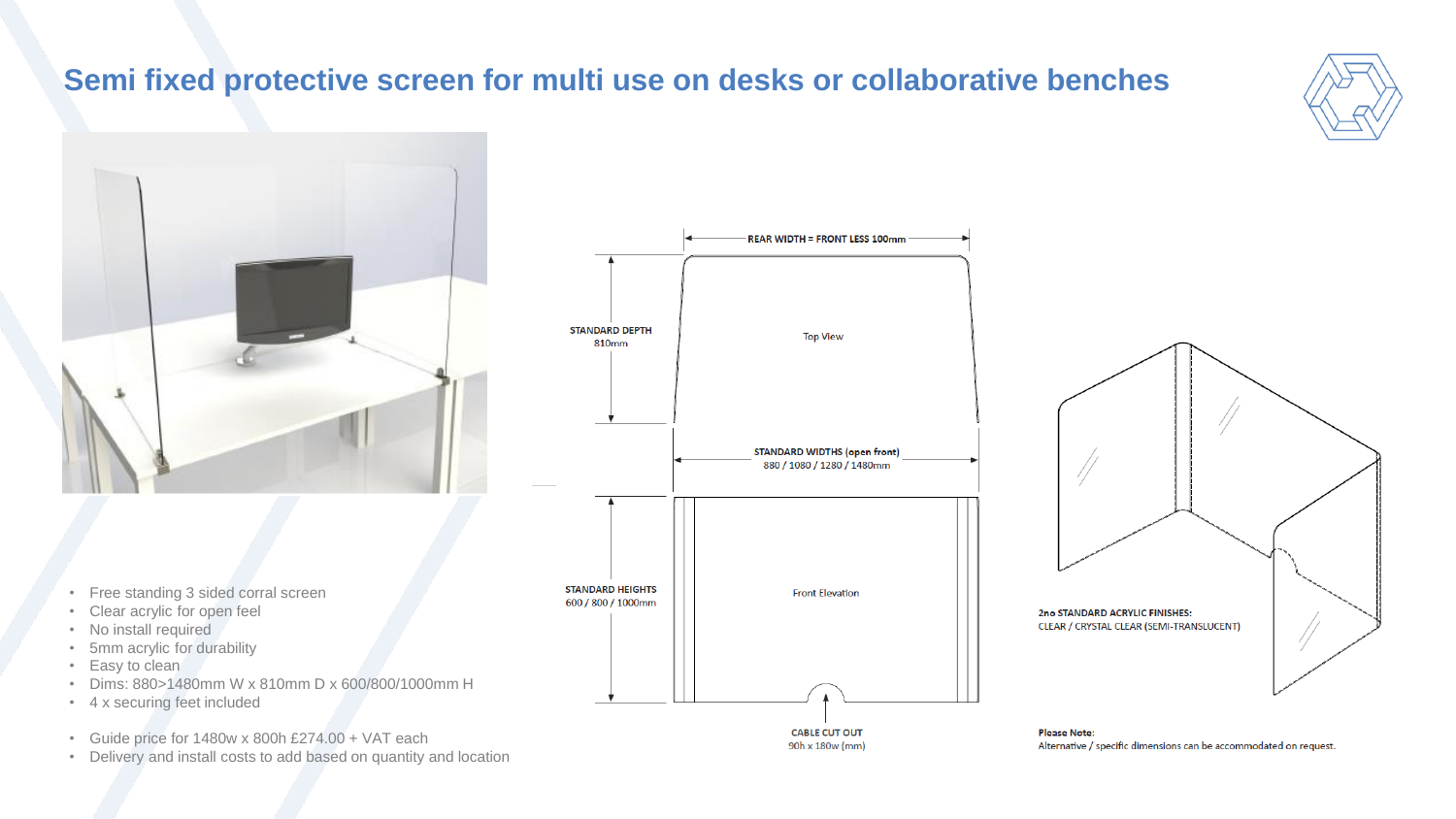#### **Fixed protective screens for desks**





|                 | width                                                                                       | height            | code             |
|-----------------|---------------------------------------------------------------------------------------------|-------------------|------------------|
|                 |                                                                                             |                   |                  |
|                 | 790mm                                                                                       | 740mm             | SOLO-T1-0874     |
|                 | 990mm                                                                                       | 740mm             | SOLO-T1-1074     |
|                 | 1190mm                                                                                      | 740 <sub>mm</sub> | SOLO-T1-1274     |
|                 | 1390mm                                                                                      | 740mm             | SOLO-T1-1474     |
|                 | 1490mm                                                                                      | 740mm             | SOLO-T1-1574     |
|                 | 1590mm                                                                                      | 740mm             | SOLO-T1-1674     |
|                 | 1790mm                                                                                      | 740mm             | SOLO-T1-1874     |
|                 | 1990mm                                                                                      | 740mm             | SOLO-T1-2074     |
|                 | NB: Spine Screen Brackets add 10mm to overall height of screen (i.e. finished height 750mm) |                   |                  |
|                 |                                                                                             |                   |                  |
| 5 <sub>mm</sub> | 800 <sub>mm</sub>                                                                           | 750mm             | SOLO-COV-0875-5R |
| 8 <sub>mm</sub> | 800 <sub>mm</sub>                                                                           | 750mm             | SOLO-COV-0875-8R |
|                 | NB: Return Screen for fitment on 580-600mm depth desktop ONLY                               |                   |                  |
| 5 <sub>mm</sub> | 900mm                                                                                       | 750mm             | SOLO-COV-0975-5R |
| 8 <sub>mm</sub> | 900mm                                                                                       | 750mm             | SOLO-COV-0975-8R |
|                 |                                                                                             |                   |                  |
|                 | NB: Return Screen for fitment on 680-700mm depth desktop ONLY                               |                   |                  |
| 5 <sub>mm</sub> | 1000mm                                                                                      | 750mm             | SOLO-COV-1075-5R |
| 8 <sub>mm</sub> | 1000mm                                                                                      | 750mm             | SOLO-COV-1075-8R |
|                 | NB: Return Screen for fitment on 780-800mm depth desktop ONLY                               |                   |                  |

- Front and side dividing screens
- Clear acrylic for open feel
- Options to fix to desk top or existing front screens
- 5mm acrylic for durability
- Easy to clean
- Dims: Various
- Guide price from £90.00 + VAT per screen incl brackets
- Delivery and install costs to add based on quantity and location

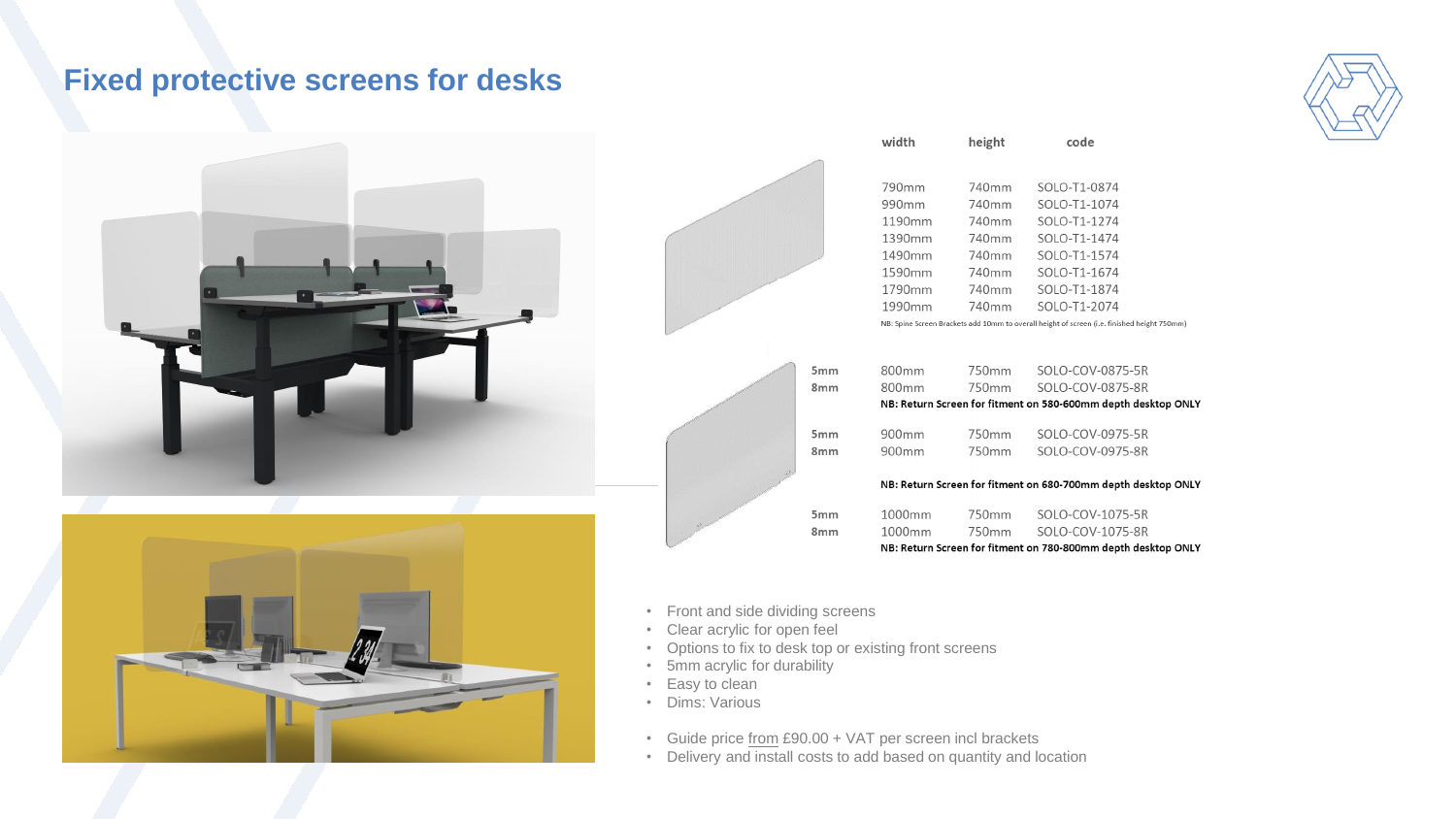#### **Semi fixed protective screen for use on reception desks**







- Free standing or fixed screen
- Clear methacrylate for open feel
- 5mm thickness for durability
- Easy to clean
- Dims: Options of width and height available up to 1m
- 2 x freestanding or securing feet included
- Guide price for 1000w x 750h £153.00 + VAT each (min order 2)
- Delivery and install costs to add based on quantity and location

Table h: 90 cm

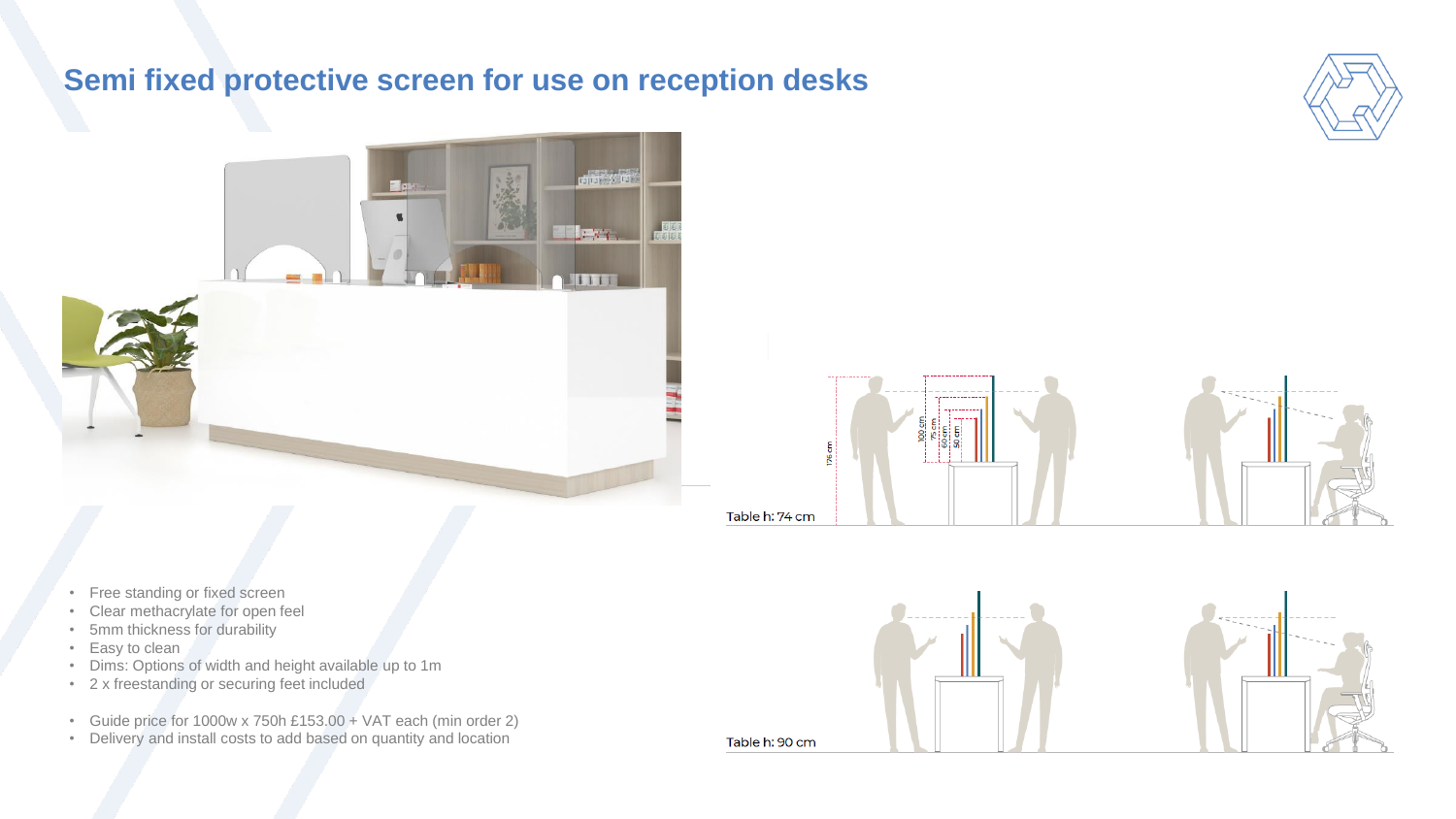### **Freestanding protective screen for use on reception desks**

















- Free standing screen
- Clear plexiglass for open feel
- 5mm thickness for durability
- Easy to clean
- Dims: 800mm / 1000mm W x 280mm D x 800mm H
- Guide price for 1000w x 800h £175.00 + VAT each
- Delivery and install costs to add based on quantity and location

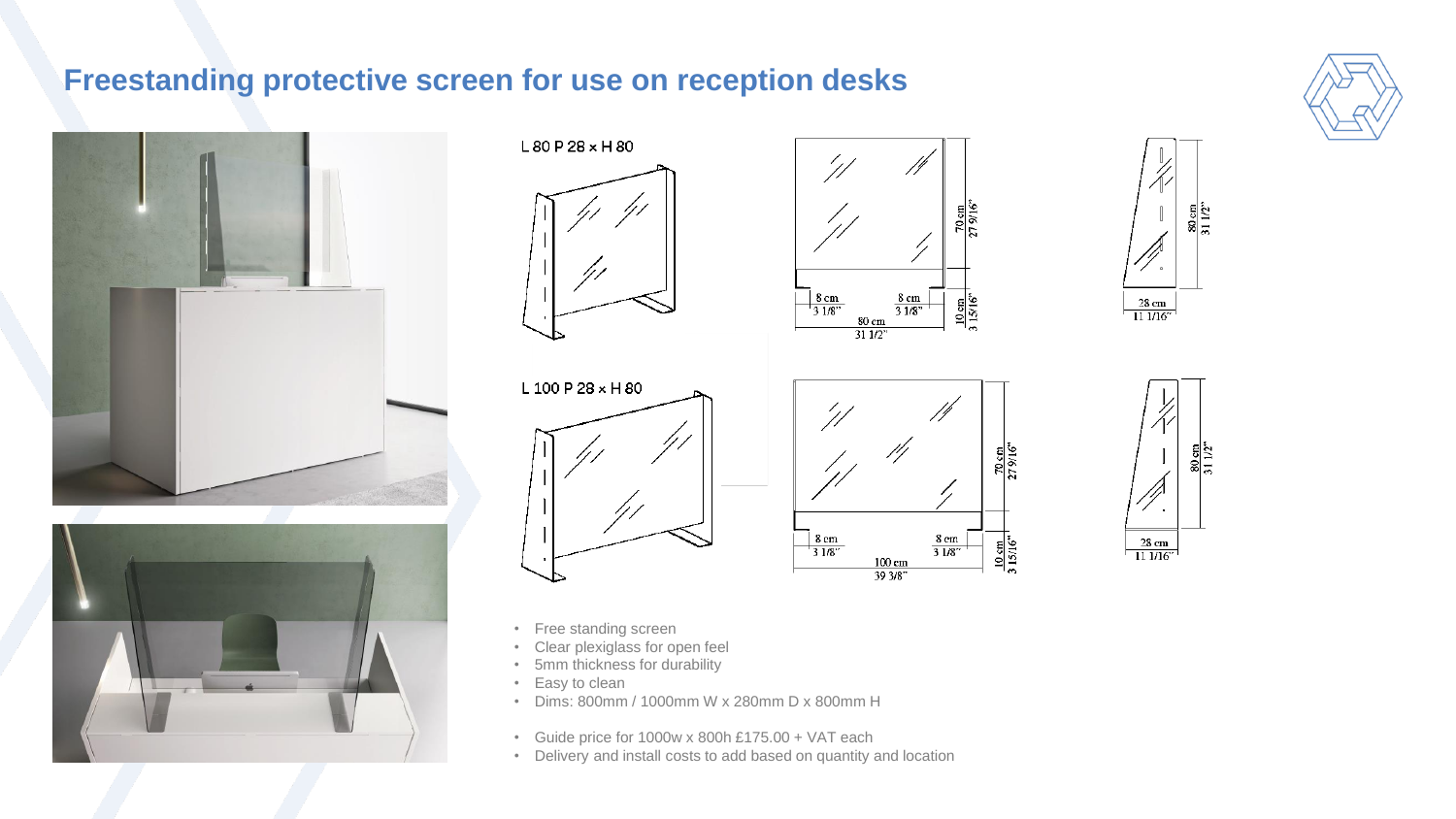#### **Freestanding protective PET screen for use on desks or collaborative benches**











#### **COLOUR OPTIONS**



- Free standing foldable screen
- Solid colour and smooth finish, pinnable
- Highly durable, assuring long-term stability and performance
- Easy to clean
- Wide variety of colours available
- Dims: 1200mm W x 600mm D x 600mm H
- Guide price for 1200w x 600h £200.00 + VAT each (min order 2 no.)
- Delivery and install costs to add based on quantity and location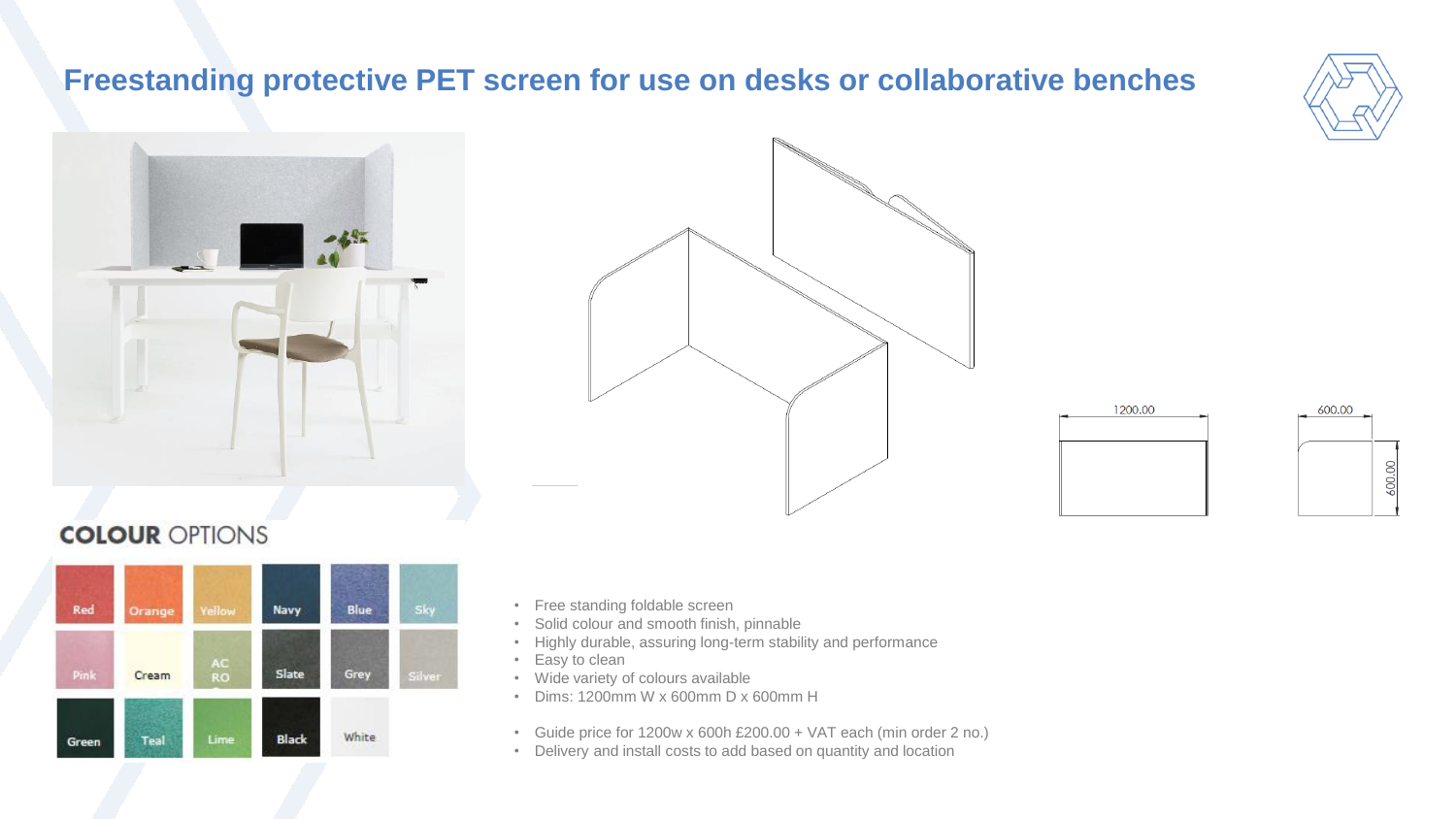#### **Protective FELT screen for use on desks or collaborative benches**











- Free standing flexible screen
- Felt material with anti-microbial properties
- Can be cut to length and made into many shapes
- Supplied with 4 x feet and 8 x fixings pads per screen
- Wide variety of colours available
- Dims: 2400mm W x 600mm H
- Guide price for 2400w x 600h screen £246.00 + VAT each
- Delivery and install costs to add based on quantity and location